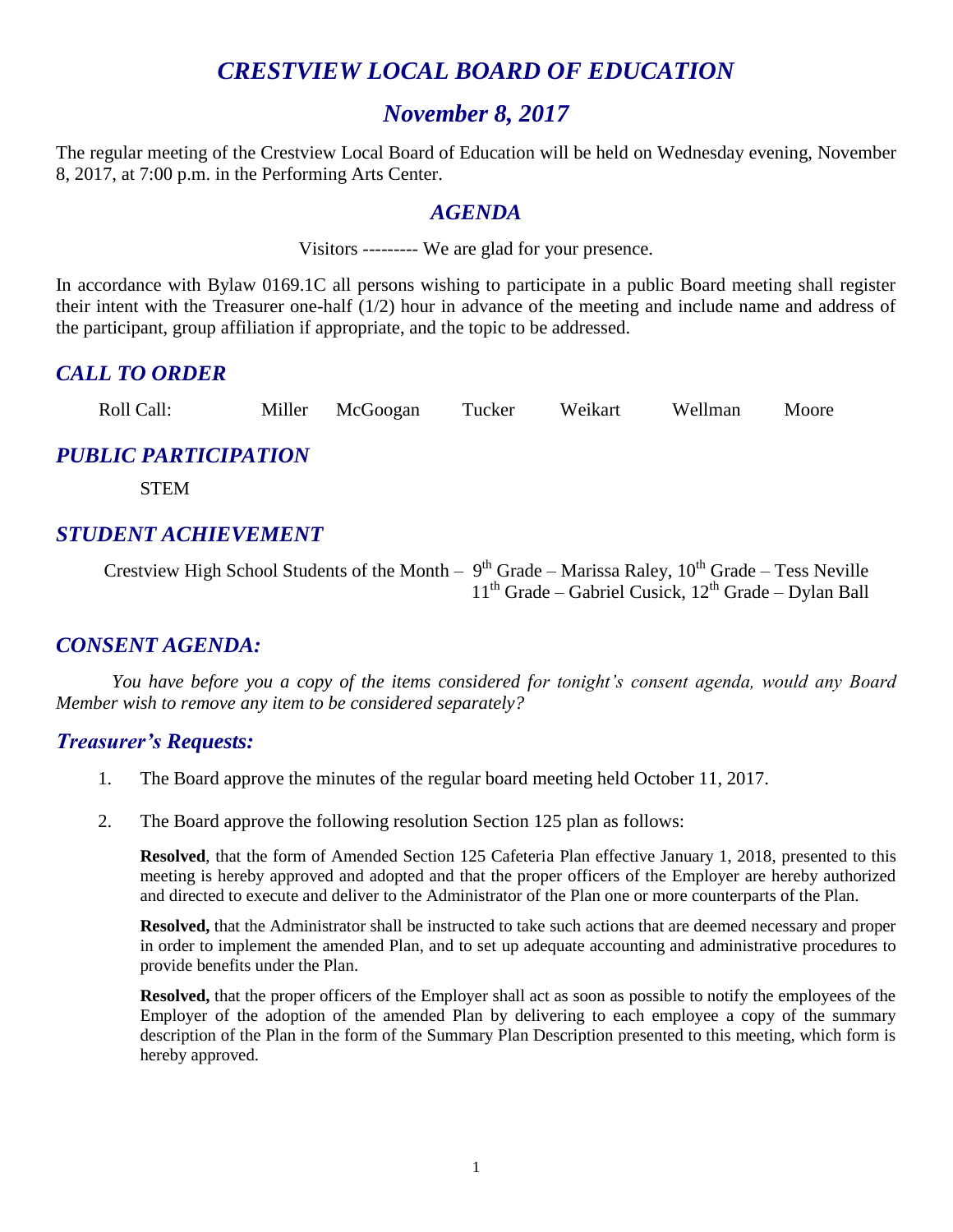#### *Superintendent's Requests:*

- 1. The Board approve the 2017-18 Building Parent Advisory Committees as presented for Crestview High School, Middle School, and Elementary School.
- 2. The Board accepts the resignation of Tristan Reynolds, CMS  $8<sup>th</sup>$  Grade Girls Basketball Coach for the 2017-18 school year effective immediately.
- 3. The Board approve to revise the following substitute employee salary schedules effective January 1, 2018:

| Secretaries        | \$8.30 per hour |
|--------------------|-----------------|
| Cooks              | \$8.30 per hour |
| Cafeteria Cashiers | \$8.30 per hour |
| Cafeteria Servers  | \$8.30 per hour |
| Technology         | \$8.30 per hour |

4. The Board approve the following licensed personnel to be granted a one year limited contract for the 2017-18 school year as an Instructional Tutor according to the established wage rate; all required reports are on file:

Gale Heffinger – CES Instructional Tutor (Effective Nov. 28, 2017)

5. The Board approve the following nonteaching personnel be granted a one year limited contract for the 2017-18 school year according to wage rate for the assignment designated not to exceed two (2) hours per day:

Tracy Simmons – CHS/CMS Dishwasher (Effective Nov. 13, 2017)

6. The Board grant supplemental contracts to the following licensed personnel to provide achievement test intervention at the elementary/middle school under the T.E.C. (Teach Each Child) program for the 2017-18 school year, pending adequate student enrollment; stipend payment as per contract; all required reports are on file:

| Benjamin Corll – CES | Doris Buzzard - CMS    |
|----------------------|------------------------|
| Gail Barnhart - CMS  | Monica McDonough – CMS |
| Jamie Meredith – CMS | Dale Morckel – CMS     |

7. The Board grant pupil activity contract to the following nonteaching personnel for the 2017-18 school year as per salary schedule for the assignment designated pursuant to O.R.C. 3313.53; pending all required reports:

James Phillips – CHS Freshman Boys Basketball Coach

8. The Board grant pupil activity contract to the following nonteaching personnel for the 2017-18 school year as per salary schedule for the assignment designated pursuant to O.R.C. 3313.53; all required reports are on file:

Geraldyne Bloomingdale – CMS 8<sup>th</sup> Grade Girls Basketball Coach

9. The Board approve the following as non-paid volunteers for the 2017-18 school year; pending all required reports:

> Jennifer Tucker – CMS Volunteer Girls Basketball Coach Jennifer Tucker – CHS Volunteer Girls Softball Coach Michael Davidson – CHS Volunteer Swim Coach Eric Lloyd – CHS Volunteer Boys Basketball Coach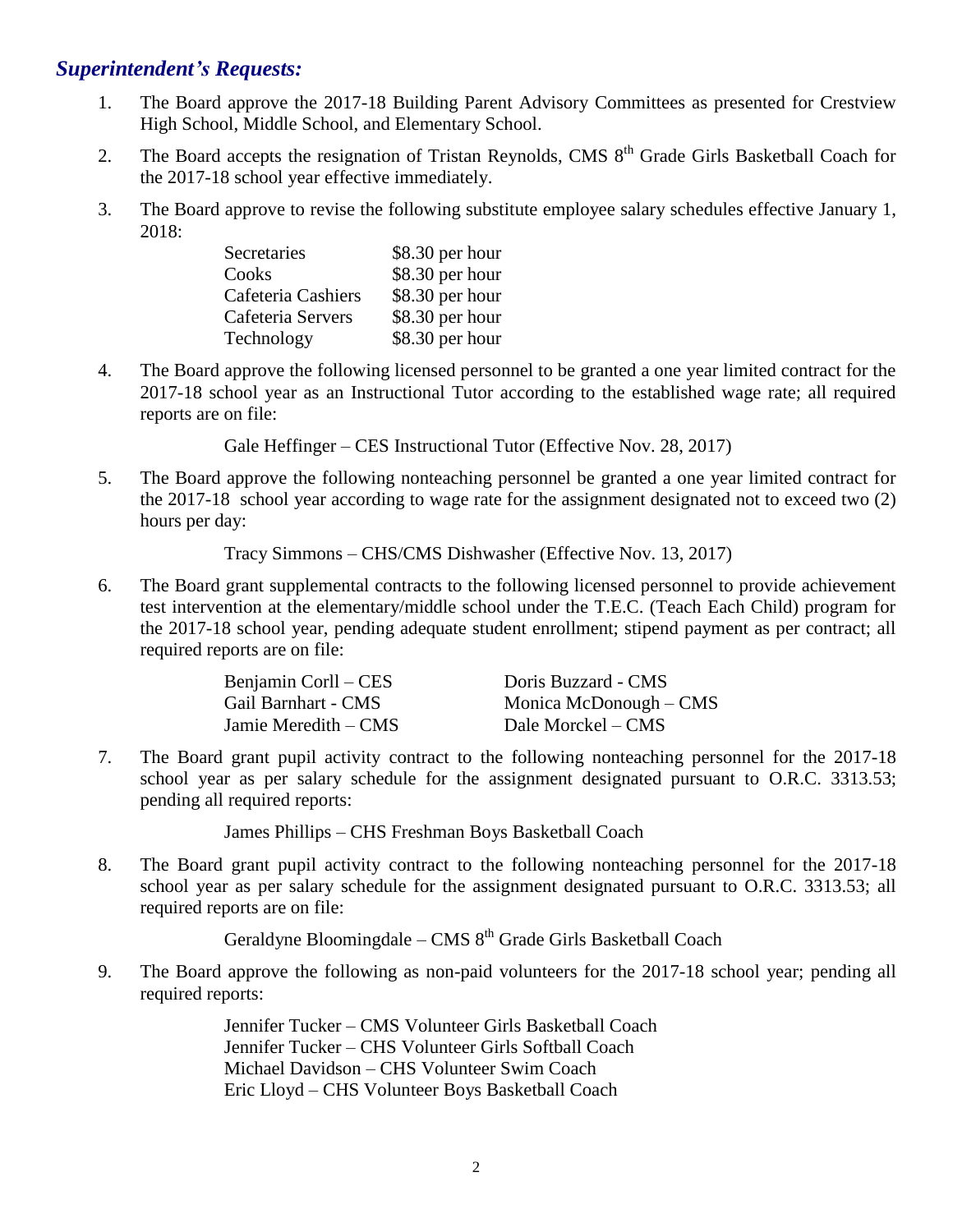10. The Board approve the following non-teaching personnel be placed on the approved substitute list for the 2017-18 school year, substitute basis only, according to wage rate for the assignment designated; all required reports are on file:

> *Secretaries*…...Kristie Vandergrift *Custodian*……Matthew Phillips…Amanda Huff

11. The Board approve the following certificated personnel be placed on the approved substitute list for the 2017-18 school year, be granted a limited teaching contract, substitute basis only, according to salary schedule; all required reports are on file:

*High School, Middle School & Elementary School*

LaRena Reed – General Education Amber Neff – General Education

#### **END of CONSENT AGENDA**

Recommend: The Board approve the consent agenda as presented:

|          | Moved by _____, second by _____ to approve consent agenda. Vote yes: _____, _____, _____, _____, _____, |                           |  |
|----------|---------------------------------------------------------------------------------------------------------|---------------------------|--|
| Vote no: | Absent:                                                                                                 | . Motion carried . Failed |  |

## *Treasurer's Requests/Recommendations not included in Consent Agenda:*

1. Approve financial reports and investments as prepared and presented.

| Moved by ______, second by ______. Vote yes: |                                         | Vote no: |
|----------------------------------------------|-----------------------------------------|----------|
| Absent <sup>.</sup>                          | Example 1 Allen Notion carried a Failed |          |

2. Recommend: The Board accept donations from:

a. Afterprom Committee \$5,122.23 to Class of 2018

Moved by \_\_\_\_\_, second by \_\_\_\_\_. Vote yes:  $\_\_\_\_\_\_\_\_\_\_\_\_\_\_\_$  \_\_\_\_\_, \_\_\_\_\_, \_\_\_\_\_. Vote no:  $\_\_\_\_\_\_\$ \_\_\_\_, \_\_\_\_\_, \_\_\_\_\_\_, Absent: \_\_\_\_\_, \_\_\_\_\_. Motion carried \_\_\_\_\_. Failed \_\_\_\_\_.

#### *Board Reports:*

- 1. Career Center Report Mr. Tucker
- 2. Student Achievement Liaison Report Mr. McGoogan
- 3. Legislative Report Mr. Weikart
- 4. Student Board Member Report Daniel Moore

#### *Board Committee Reports:*

|   | 1. Buildings & Grounds | Mr. McGoogan |
|---|------------------------|--------------|
|   | 2. Athletic Council    | Mr. Tucker   |
|   | 3. Personnel           | Mr. Tucker   |
|   | 4. Finance Audit       | Mr. Tucker   |
|   | 5. Policy              | Mrs. Wellman |
|   | 6. Communications      | Mr. Weikart  |
| 7 | <b>Insurance</b>       | Mr. Weikart  |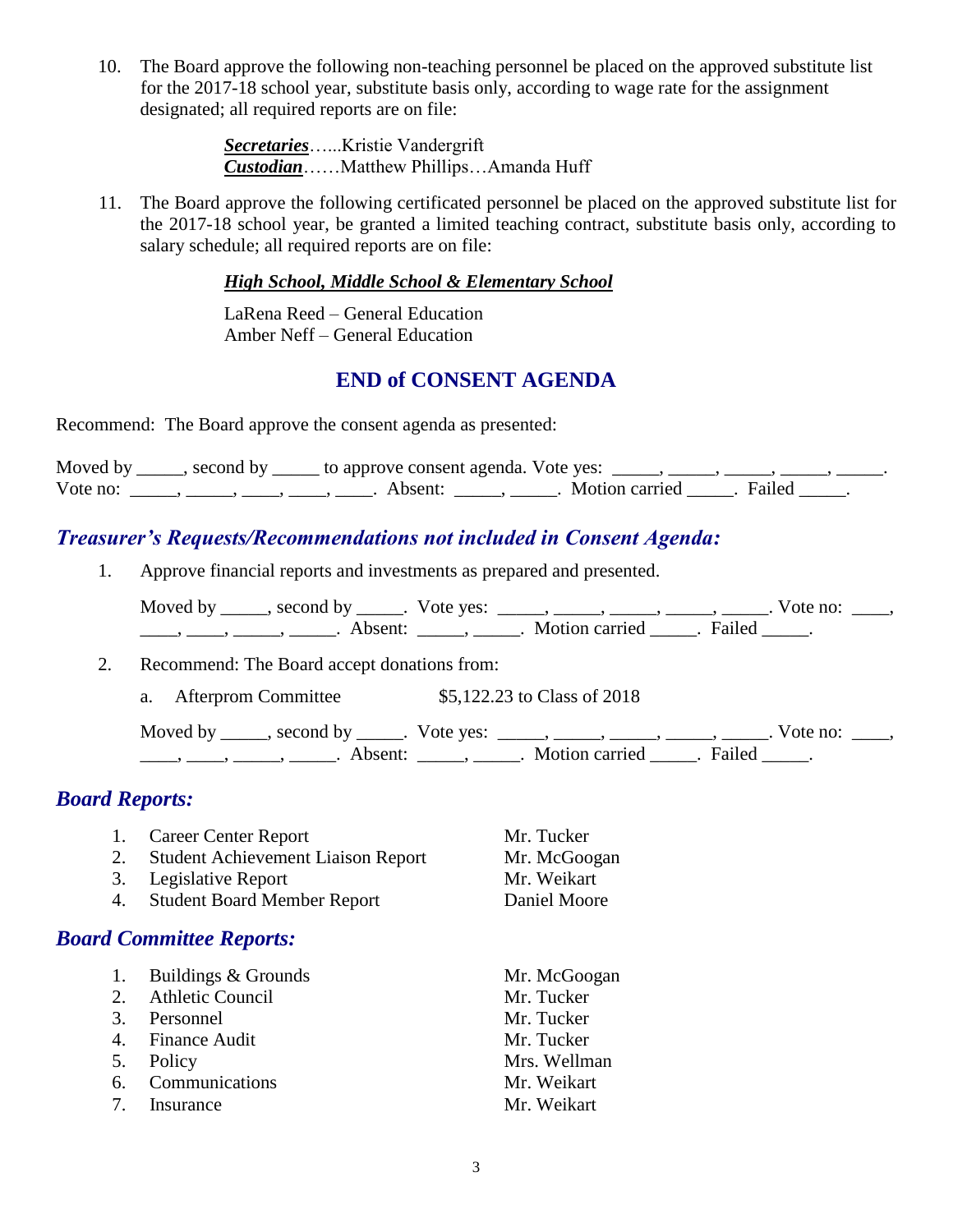#### *Administrative Reports:*

- 1. Elementary School Mrs. Dangerfield
- 2. Middle School Mrs. Lemaster
- 3. High School Mrs. Dickson
- 4. Special Education Mr. Hill
- 
- 6. Cafeteria Miss Wilmes
- 7. Technology Mr. Miller
- 8. Transportation Mr. Burbick
- 9. Maintenance Mr. Radman

### **Superintendent's Report:** Mr. Manley

## *Superintendent's Requests/Recommendations not included in Consent Agenda:*

- 1. Recommend: The Board amend the 2017-18 school calendar for the following changes:
	- 1. Last day for students will be May 23, 2018
	- 2. Staff In-Service day on May 24, 2018

Moved by \_\_\_\_\_, second by \_\_\_\_\_. Vote yes:  $\frac{1}{\sqrt{2}}$ , \_\_\_\_, \_\_\_\_\_, \_\_\_\_\_, \_\_\_\_\_. Vote no: \_\_\_\_\_, \_\_\_\_\_\_, \_\_\_\_\_, \_\_\_\_\_. Absent: \_\_\_\_\_\_, \_\_\_\_\_\_. Motion carried \_\_\_\_\_. Failed \_\_\_\_\_.

2. Recommend: The Board approve the following resolution authorizing the Crestview Local School District Board to support the Ohio Senate Bill 216:

*WHEREAS*, the increasing burden of state mandated regulations on Ohio's public schools has reached a critical point.

*WHEREAS*, many of these regulations waste valuable time and money that should spent on teaching and learning.

*WHEREAS*, we desire to work in collaboration with our appointed and elected officials to address the accumulation of problems being generated by these regulations.

*WHEREAS*, Senate Bill 216 (Ohio Public School Deregulation Act) has been introduced to addresses some of these problems by:

- eliminating barriers to employing high quality teachers,
- eliminating the unnecessary duplication of tests used to assess student learning,
- providing a more accurate method (paper test) of assessing a third-grade student's ability to read and write versus their technical ability on the high stakes third grade reading test,
- requiring the national testing service to provide meaningful information for teachers to use to help children learn and grow,
- restoring the rights of parents to have some control over their children's attendance,
- restoring the ability of school boards to enforce education policy that meets local community needs,
- consolidating and streamlining state reporting requirements to reduce time expended on unproductive paperwork, and
- providing relief from other mandates that have accumulated over time.

BE IT RESOLVED, that the Crestview Local School District Board of Education, being duly elected and acting as representatives of a legal and statutorily independent local board, supports Senate Bill 216 as a start to increasing efficiency and effectiveness in the state system of education.

BE IT FURTHER RESOLVED, that a copy of this resolution be sent to all members of the Ohio Senate Education Committee**.** 

| Moved by | second by | Vote yes: |                |        | vote no: |
|----------|-----------|-----------|----------------|--------|----------|
|          | Absent    |           | Motion carried | Failed |          |

5. Athletic Mr. Cusick/Mrs. Nappi